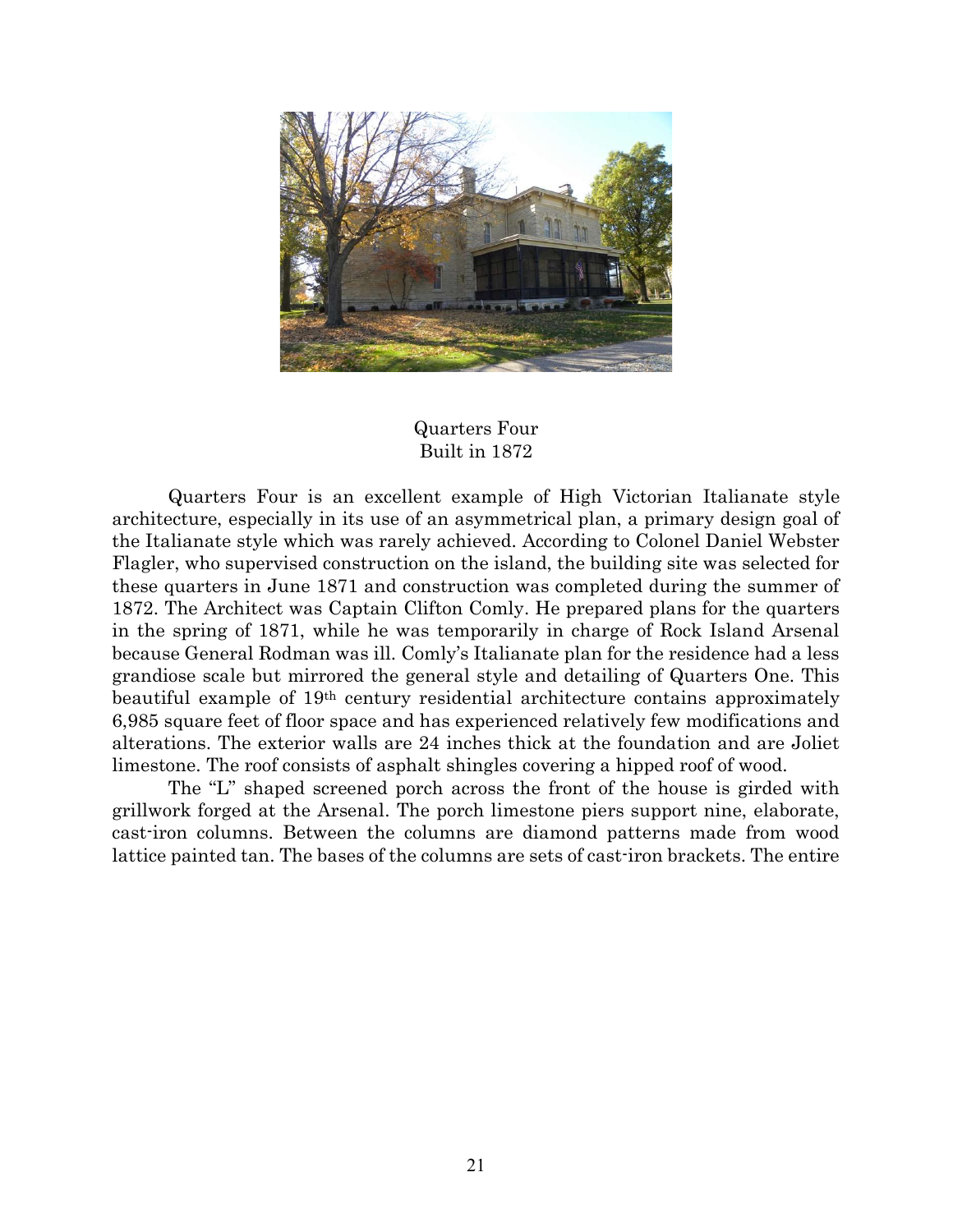porch is screened from floor to ceiling. The ceiling and floor are painted tongue-andgroove board and the porch roof is copper covered.

 The massive front doors are of solid walnut; the door knocker, locks, intricate hinges, and doorknobs are brass and were forged at the Arsenal. The foyer doors retain an elaborate, cast-brass knob with the silhouette of a Renaissance soldier. The floor in the entry hall is black and white marble block laid in a diamond pattern. The brass chandelier was installed when the quarters were converted from gas to electricity circa 1918. The hall tree with brass-plated umbrella stands on each side was built on the Arsenal in the 1890s. The stairway is of walnut construction with a molded railing, turned balusters, and an octagonal tapering newel post with square base and turned cap. The walls going up the stairs have vertical board wainscoting with a chair rail. The first story flooring in the main floor is covered with wall-to-wall carpeting and probably are varnished alternating oak and walnut boards as in the other quarters. The second story has a varnished narrow oak floor not original to the house. Throughout the first and second floors, there are wide, molded walnut baseboards; however, most are painted white. Elaborate white plaster ceiling rosettes are centered in the ceilings of the foyer, the main stair hall, the dining room, and the parlors.

 The first-floor plan is a high style Italianate interior with an asymmetrical plan. The main block has a foyer in the center of the north side which flows into the main stair hall. A pair of parlors is located on the west side and the dining room fills the southeast corner. The wing east of the main block contains a service hall and two pantries, a kitchen (at one time had a fireplace), a laundry room and a service stairway. There is a powder room tucked beneath the main stairway. The northwest parlor has 14-foot ceilings which are decorated with an ornate plaster medallion. This parlor has a beautiful and elaborately cut and polished white Italian marble mantelpiece and hearth. The southwest parlor has a marble fireplace identical to the one in the living room. It is the only wood burning fireplace out of the six in the house, three on each of the main floors. The other five accommodate coal. None of the fireplaces are operational today. The first-floor pantries retain original, tall, wood china cabinets, which are now painted white. The dining room is large enough to permit a seated dinner for 20 or more. The rich deep colors of the original walnut shutters that cover the two twelve-foot windows have been painted white. The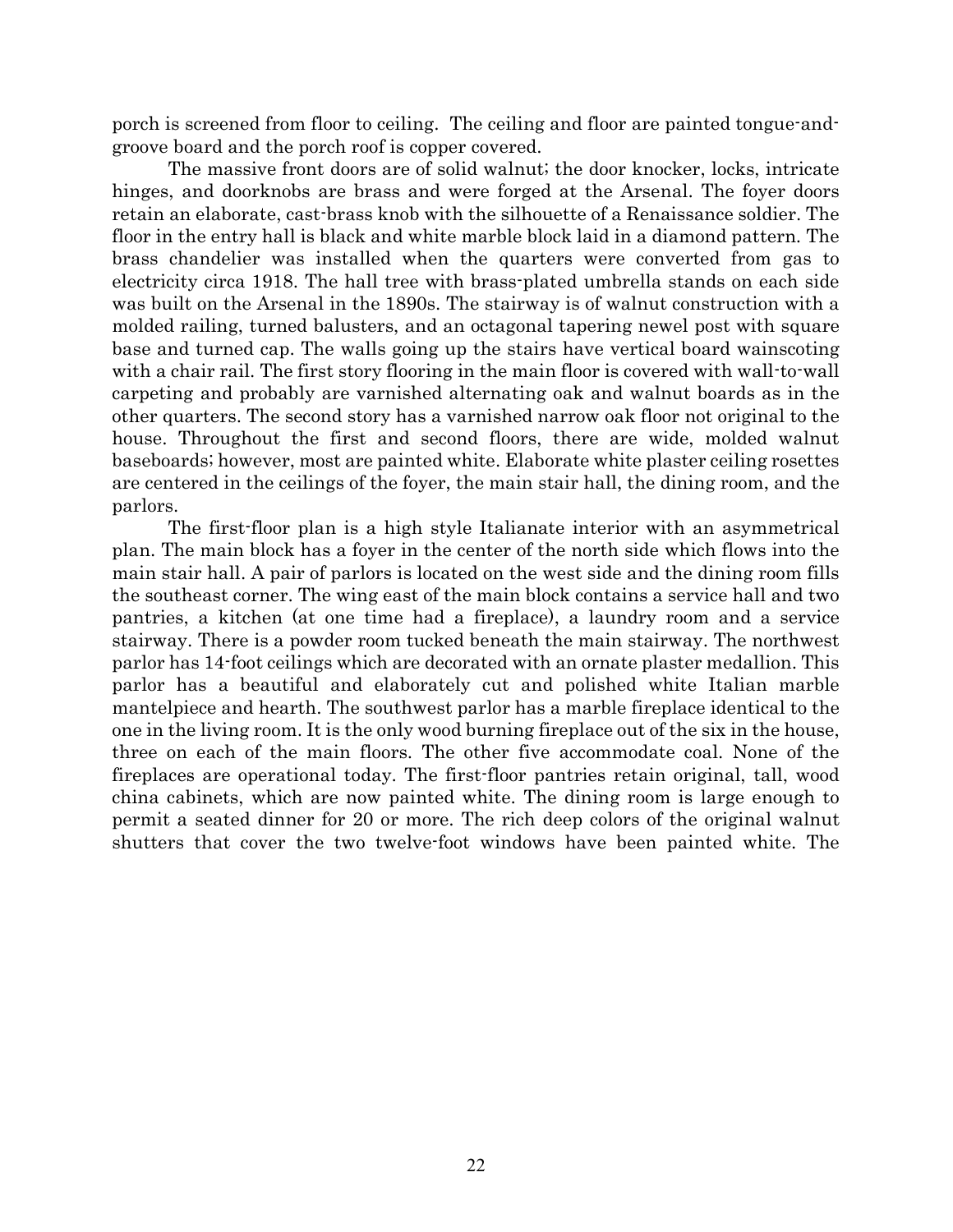chandelier is brass and crystal. The dining room fireplace has an elaborately cut and polished brown/gray Italian mantelpiece and hearth.

 The second-floor plan corresponds closely with the first-floor plan. The secondfloor west wing contains three large bedrooms and the master bathroom. The master bedroom overlooks the Mississippi River and has a very large private bath of ninety square feet. A second bath is located between the other two rooms in this wing. This bathroom was updated in 2008. The three main bedrooms have fireplaces. They have elaborately cut and polished white marble mantelpieces and hearths. The mantelpieces are the same style, but small detail differences make each unique.

 The east wing contains two additional bedrooms and a family room, or sixth bedroom, and another full bath. This bath contains an old, but not original, claw foot bathtub and the walls are white wainscoting. The house was plumbed originally. The original wooden water tank which was filled from rainwater collected from the roof survives in the wing attic but is no longer in service. A rear stairwell from this wing permits descent into the laundry and kitchen portions of the first floor.



Quarters 4 in 1880